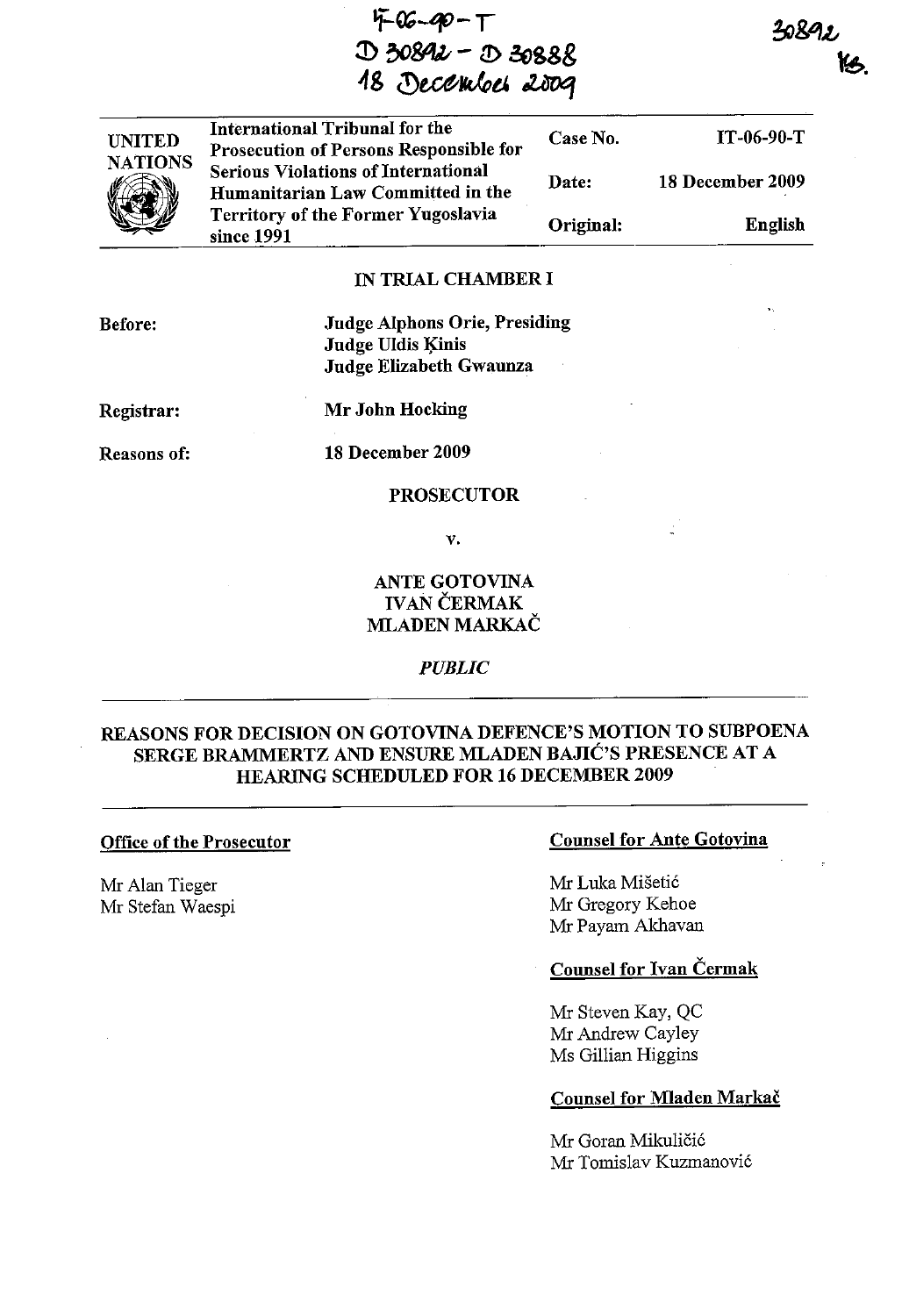### **I. PROCEDURAL HISTORY**

1. On 10 December 2009, the Gotovina Defence filed a motion requesting the issuance of a *subpoena duces tecum* upon Mr Serge Brammertz to appear at a hearing scheduled for 16 December 2009.<sup>1</sup> The Gotovina Defence also requested an order to Mr Brammertz to bring with him all documents wherein he instructed the Croatian govermnent on how to conduct its investigation into the documents sought in the Prosecution's pending Rule 54 *bis* application? On the same day, the Gotovina Defence extended its motion by requesting that Mr Brammertz also appear with a letter that he sent to the Croatian Minister of Justice dated 27 October 2009, as referenced in a filing by Croatia of 9 December 2009.<sup>3</sup> The Gotovina Defence also requested the Chamber to consider asking Mr Mladen Bajić to appear at the 16 December 2009 hearing and to bring all relevant information he received from Mr Brammertz with him.<sup>4</sup>

2. On 10 December 2009 and pursuant to Rule 126 *bis* of the Tribunal's Rules of Procedure and Evidence ("Rules"), the Chamber ordered the Prosecution to respond to the Motion by noon of 11 December 2009.<sup>5</sup> The Prosecution responded on 11 December 2009, objecting to the Motion. <sup>6</sup>

3. On 10 and 11 December 2009, the Chamber explored with the Prosecution and Croatian representatives respectively, whether Mr Brammertz or Mr Bajic would be willing or were planning in any event to attend the 16 December 2009 hearing.<sup>7</sup> On 10 December 2009, the Prosecution stated that Mr Brammertz would not appear and referred to its response to be filed the next day. $8$  On 11 December 2009, Croatian representatives informed the Chamber that Mr Bajic would only appear on 16 December 2009, if Mr Brammertz were to appear as well.<sup>9</sup> The Croatian representatives also offered to provide the Chamber with the complete correspondence between the Prosecution and the Croatian govermnent sought by the Gotovina

<sup>&</sup>lt;sup>1</sup> Defendant Ante Gotovina's Motion for Subpoena Duces Tecum to Prosecutor Serge Brammertz to Appear at the Hearing of 16 December 2009, 10 December 2009 ("Motion"), paras 1, 8-9.

<sup>&#</sup>x27;Ibid.

*<sup>&#</sup>x27;T.26039.* 

<sup>4</sup> Motion, para. 8; T. 26023, 26025-26026.

<sup>5</sup> T. 26039.

<sup>6</sup>**Prosecution's Response to Gotovina's Motion for** a *Subpoena Duces Tecum,* **11 December 2009 ("Response"),**  paras 1, 17.

<sup>7</sup> T. 26016-26019, 26025-26027, 26044, 26077-26078, 26080.

 $^8$  T. 26044-26045.

 $9$  T. 26152.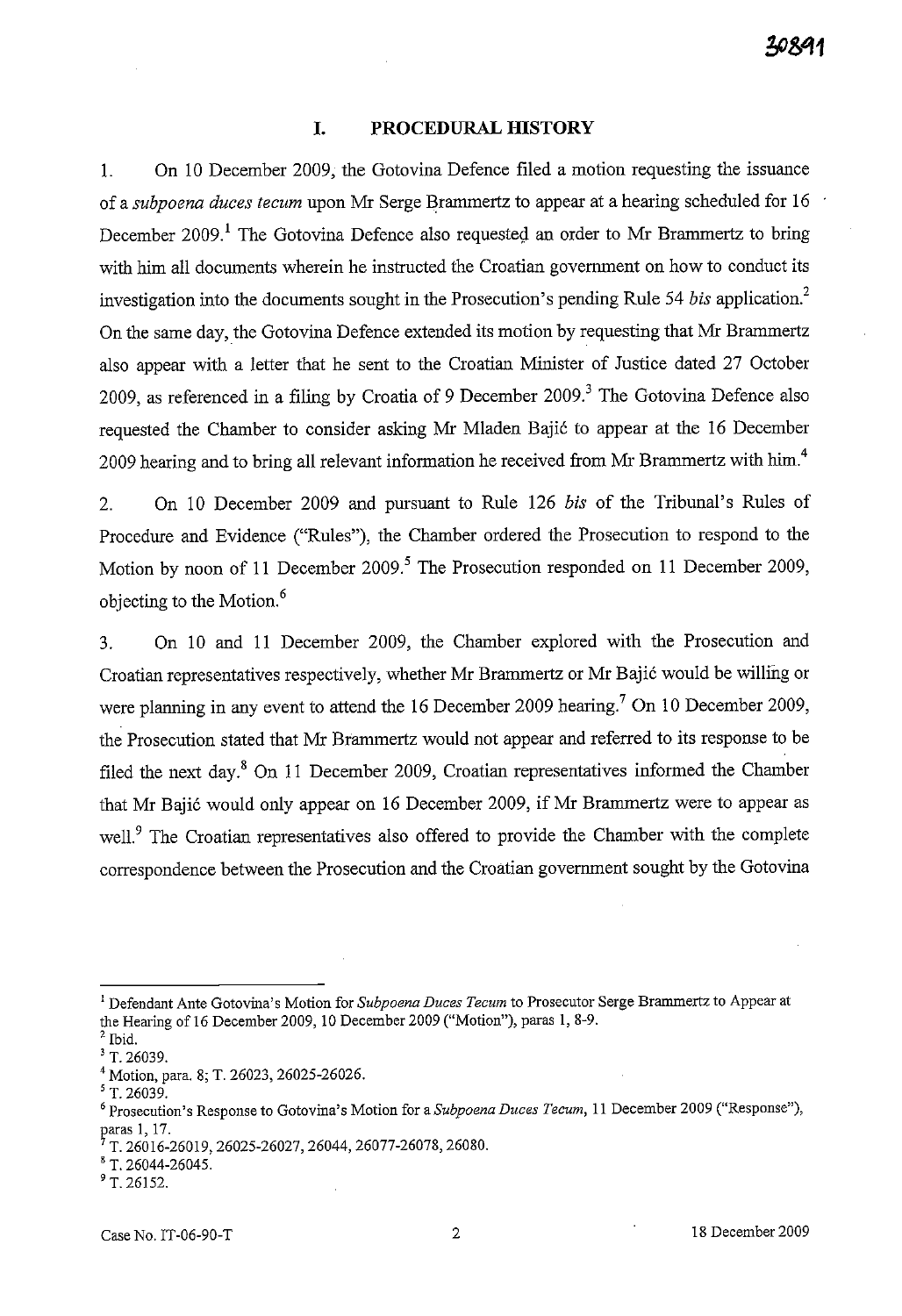Defence, and the Chamber accepted this offer and asked Croatia to provide the parties with these documents. 10

4. On **14** December 2009, the Chamber denied the Motion, with reasons to follow. ll

# **11. SUBMISSIONS OF THE PARTIES**

5. The Gotovina Defence submitted that two high-level witnesses in the Croatian government have confirmed to the Gotovina Defence that on or about 1 October 2009, Mr Brammertz sought the investigation and prosecution of various persons, including members of the Gotovina Defence. 12 The Gotovina Defence stated that it was prepared to disclose the identity of these two witnesses to the Chamber, if necessary.<sup>13</sup> The Gotovina Defence further submitted that individuals present at a government meeting on 9 November 2009 heard Mr Mladen Bajić state that Mr Brammertz was putting great pressure on him to bring indictments against certain persons.<sup>14</sup> Based on this, the Gotovina Defence submitted that such behaviour of Mr Brammertz would amount to serious professional misconduct.<sup>15</sup> The Gotovina Defence contended that the searches and seizures of Gotovina Defence offices and Gotovina Defence team members that took place on 9 December 2009 violated Rules 70 (A) and 97 of the Rules and were a direct consequence of Mr Branunertz's pressure on Croatia to comply with the Chamber's order of 16 September 2008. <sup>16</sup>

6. The Prosecution submitted that the bare assertions of "secret" witnesses cannot constitute a legitimate basis for the Prosecutor to appear before the Chamber and produce documents.17 The Prosecution interpreted the Motion, when expanded by way of further oral submissions by the Gotovina Defence on 10 December 2009, to be one for a *subpoena ad testificandum* in addition to a *subpoena duces tecum*.<sup>18</sup> The Prosecution rejected the allegations of professional misconduct and pointed to various public statements where Mr

<sup>&</sup>lt;sup>10</sup> T. 26089, 26159. The Chamber notes that parts of the Motion may have become moot following subsequent developments, such as the Prosecution's Submission of Correspondence Relevant to the Missing Artillery Documents, 11 December 2009, and further discussions and assurances from Craatia in court on 16 December 2009, see T. 26419-26420.

<sup>&</sup>lt;sup>11</sup> T. 26249.

<sup>12</sup> Motion, para. 2; T. 26032-26033.

<sup>13</sup> Ibid.

<sup>&</sup>lt;sup>14</sup> Motion, para. 3.

<sup>&</sup>lt;sup>15</sup> Motion, para. 4.

**<sup>16</sup> Motion, paras 4-6.** 

<sup>17</sup> Response, paras 1, 14-16.

<sup>&</sup>lt;sup>18</sup> Response, footnote 1.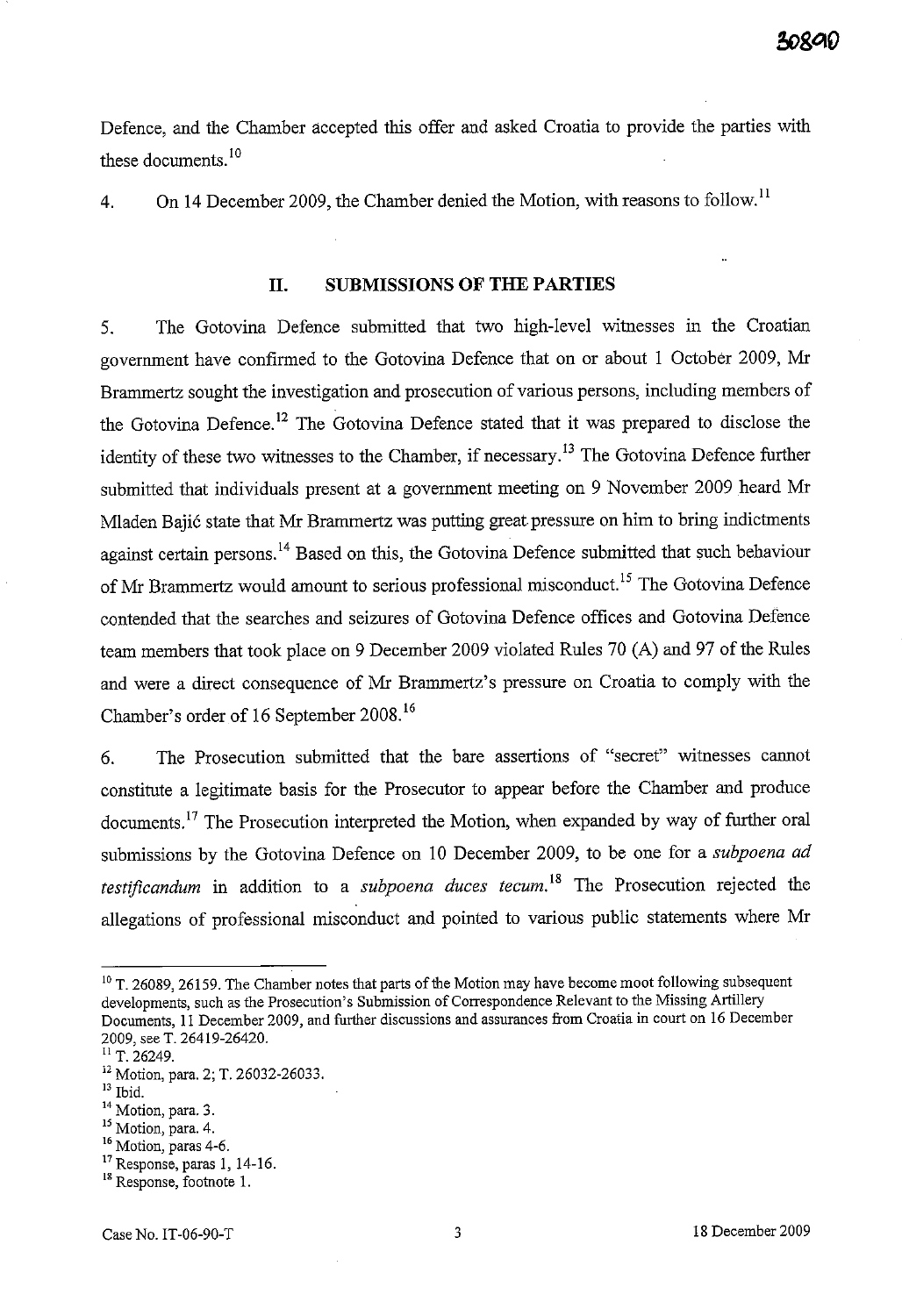Bajić denies that any pressure was put on him by Mr Brammertz.<sup>19</sup> The Prosecution submitted that an applicant for a subpoena must make an evidentiary showing on the need for a subpoena and that mere assertions without supporting documents do not meet this threshold.<sup>20</sup> Based on this, the Prosecution also objected to the Motion as it pertains to seeking Chamber action on securing Mr Bajić's presence for the 16 December 2009 hearing.<sup>21</sup>

7. On 11 December 2009, the Gotovina Defence and the Prosecution made further oral submissions in relation to the Motion.<sup>22</sup>

### **III.** APPLICABLE LAW

8. Article 20 (1) of the Tribunal's Statute states that a Trial Chamber shall ensure that a trial is fair and expeditious and that proceedings are conducted in accordance with the rules of procedure and evidence, with full respect for the rights of the accused and due regard for the protection of victims and witnesses.

9. According to Rule 54 of the Rules, a Trial Chamber may issue such orders, summonses, subpoenas, warrants and transfer orders as may be necessary for the purposes of an investigation or for the preparation or conduct of the trial.

10. An evidentiary hearing before a Trial Chamber requires the prior submission of sufficient factual and legal substantiations of the alleged conduct.<sup>23</sup> Furthermore, an evidentiary hearing is justified if the alleged conduct is of such a nature as to negatively affect a fair and expeditious trial.<sup>24</sup>

#### **IV. DISCUSSION**

11. The Chamber recalls that the 16 December 2009 hearing had a very specific purpose namely discussing the list of outstanding documents sought by the Prosecution as set out in Appendix C of its Application for an Order Pursuant to Rule 54 *his* Directing the Government

<sup>&</sup>lt;sup>19</sup> Response, paras 3-4, Appendices A-B.

<sup>&</sup>lt;sup>20</sup> Response, paras 7, 9-10, 14-16.

<sup>21</sup> Response, paras 15-16.

 $22$  T. 26137-26148.

*<sup>23</sup> Prosecutor* v. *Simic et al.,* Case no. IT-95-9-PT, Decision Stating Reasons for Trial Chamber's Order of 4 March 1999 on Defence Motion for an Evidentiary Hearing on the Arrest of the Accused Todorović, 25 March 1999, p. 3.